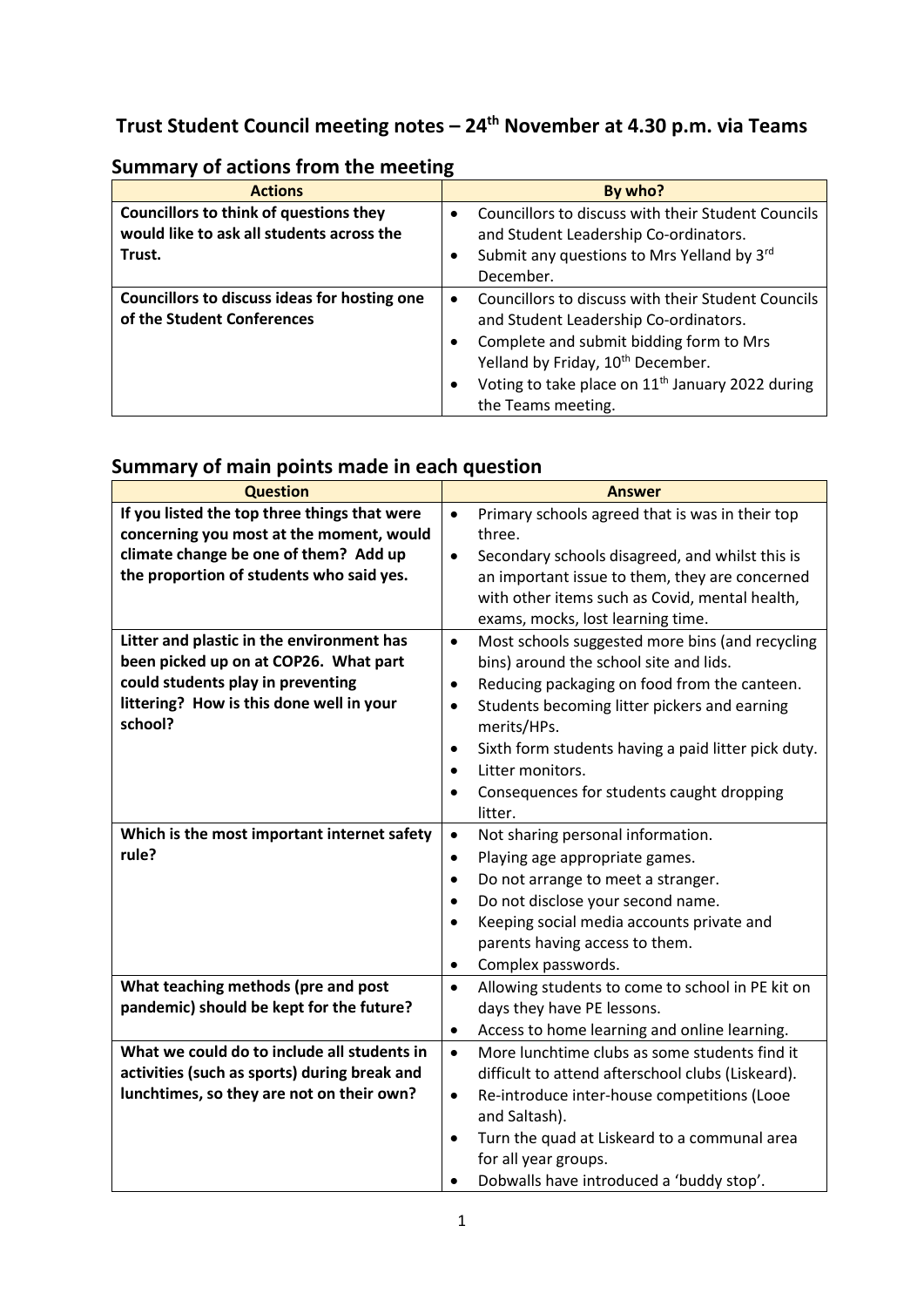|                                                                                                                                                                                                                                                                              | Landulph have 'sports leaders' and<br>'ambassadors'.<br>More non-sporting clubs e.g. chess (Looe).<br>Bring back activities such as library quizzes<br>(Saltash).                                                                                                                                                                                                                                                                                                                                                                                                                                                                                                                            |
|------------------------------------------------------------------------------------------------------------------------------------------------------------------------------------------------------------------------------------------------------------------------------|----------------------------------------------------------------------------------------------------------------------------------------------------------------------------------------------------------------------------------------------------------------------------------------------------------------------------------------------------------------------------------------------------------------------------------------------------------------------------------------------------------------------------------------------------------------------------------------------------------------------------------------------------------------------------------------------|
| Last year, the Everyone's Invited survey in<br>the UK found that there were lots of things<br>that children were uncomfortable about<br>but didn't tell anyone. We would like to<br>create an anonymous reporting tool online,<br>how could we encourage students to use it? | Agree that the survey would be a good idea.<br>$\bullet$<br>Students would like the option to add their<br>$\bullet$<br>name so that concerns can be followed up and a<br>physical drop box for anyone who doesn't have<br>access to the internet.<br>Happy for issues raised on the survey to be<br>$\bullet$<br>discussed in the same school.<br>Suggestions of teachers being available for 10<br>minutes earlier at the start of the day so<br>students can talk to them in a quieter setting.<br>Dobwalls have a 'worry monster' in each class<br>٠<br>where they can write down their concerns and<br>add it to the monster. This they felt was the<br>best solution for their school. |

# **Present:**

Mr Buckley, CEO Mrs Yelland, PA to the CEO Mrs Pipe, Headteacher at Dobwalls Mrs Gallie, Teacher at Saltash Mr Saberton, Teacher at Looe

Alexia (Liskeard), Lolo (Trewidland), Lowena (Trewidland), Fleur (Landulph), Bertie (Liskeard), Isobella (Dobwalls), Caitlin (Looe), Toby (Dobwalls), Christopher (Saltash), Jacob (Saltash), Brooke (Looe), Lowenna (Dobwalls), Mylee (Landulph), Aaron (Saltash), Summa (Saltash).

# **Apologies:**

Mrs Ball, Headteacher at Landulph Anastasia (Saltash), Jayden (Saltash), Bluebell (Saltash), Charlie (Saltash), Amy (Saltash) and Leon (Saltash).

*Meeting started at 16.31.*

# **Outline of meeting**

Mr Buckley welcomed everybody to the meeting and introduced himself.

# **Notes from previous meetings**

Mr Buckley explained that all notes from these meetings are circulated and published on the SMART Trust website. If anyone thought that the notes were incorrect, to contact Mrs Yelland with the suggested amendment to update them.

# **Rules of these meetings**

Mr Buckley stated the rules as follows:

• If you wish to speak, click on the 'raise hand' icon and wait for the Chair of the meeting to invite you to speak.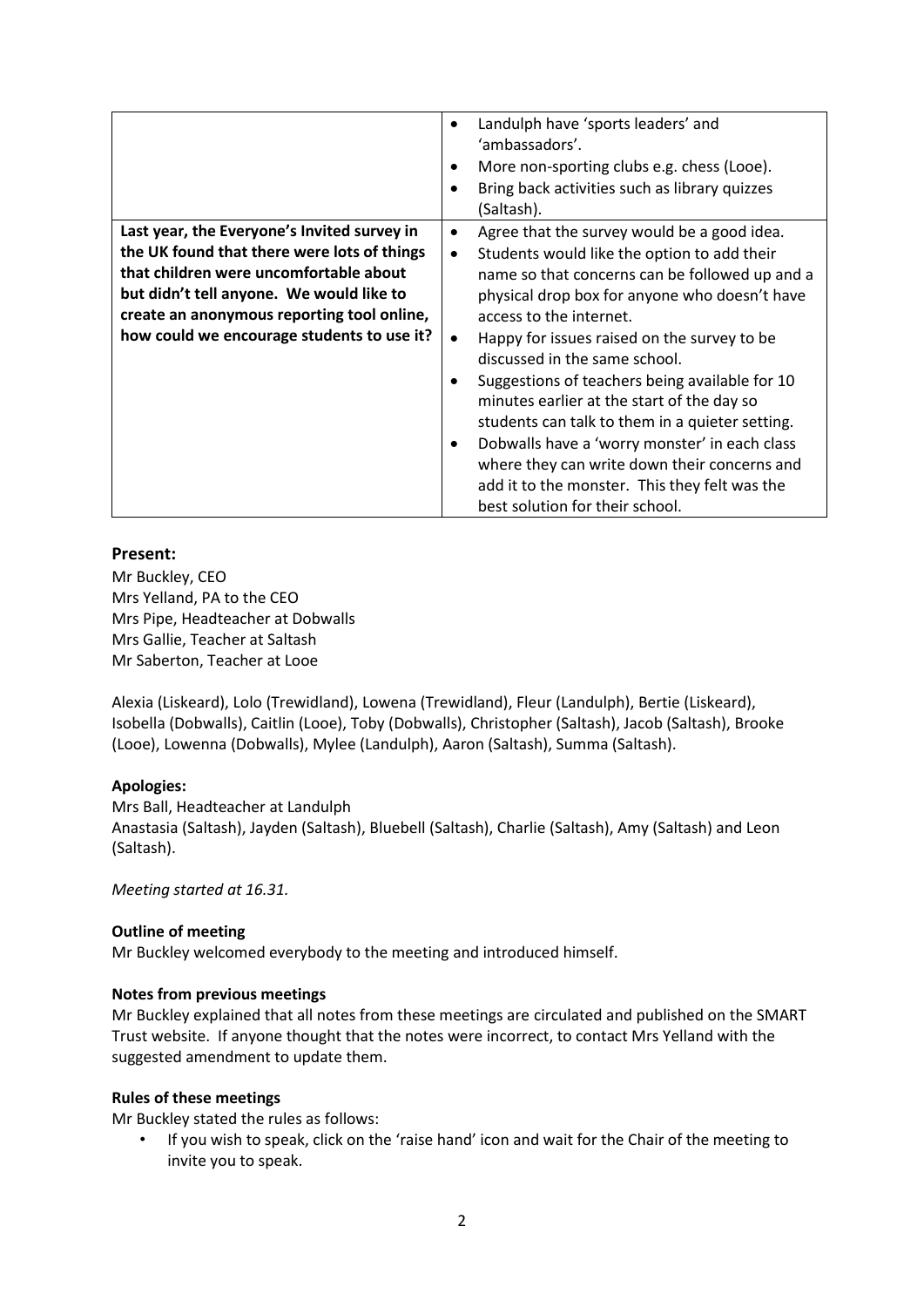- Always keep your microphone on mute and camera turned off unless the Chair of the meeting invites you to speak.
- When you have been invited to speak, unmute your microphone and if you wish to (we would advise you to if you can) turn your camera on. When you have finished speaking turn your camera and microphone off again.
- If you don't have a microphone that works, you can type your answers into the 'Chat'. If you don't have chat either you can send an email to [Rachel.Yelland@smart-trust.net](mailto:Rachel.Yelland@smart-trust.net) or your coordinator.

### **Introductions**

Everyone introduced themselves and reported to the group how many peers they had had the opportunity to survey before this meeting. It ranged from whole school surveys to every tutor group to one school not having had the opportunity to ask the questions.

#### **Public meeting**

Mr Buckley explained that these meetings always focus on positive comments, positive suggestions, and positive solutions. If a councillor wishes to share a problem or something that is concerning them, this must be taken straight to their teacher. Names cannot be shared as this is a public meeting. If there is something that a student would like to ask, please do so and it can be answered during the meeting or added to the agenda of an upcoming meeting.

# **Student Conferences**

Mr Buckley explained that the last three meetings this year will be 'student conferences' and we are asking the councils to submit bids to this group to host one of them. The deadline for bids is 10<sup>th</sup> December and this group will vote on the bids at the next meeting on  $11<sup>th</sup>$  January. Please discuss this with your Student Leadership Co-ordinator and your school student councils.

#### **Questions for this meeting**

Mr Buckley explained that he would read out the questions and if a student would like to offer feedback to raise their hand and wait to be invited to speak. He asked for the students to give their peer's opinion, followed by their own.

# **1. If you listed the top three things that were concerning you most at the moment, would climate change be one of them? Add up the proportion of students who said yes.**

Bertie advised 10 of the 35 School Councillors surveyed at Liskeard voted that this was in their top 3 and he would also agree with this.

Isobella reported nearly all her class at Dobwalls agreed it would be in their top 3 and she would also agree with this.

Brooke explained that the majority of Looe students wouldn't put it in their top 3 and she would also agree with this.

Lowenna advised that 8 of her class in Dobwalls would put it in their top 3 and she would agree with this.

Mylee reported at Landulph, 12 out of 14 in the year 5 and 6 class would put it in their top 3 (she would also agree with this) and 22 out of 35 in the year 2, 3 and 4 class would list it in their top 3.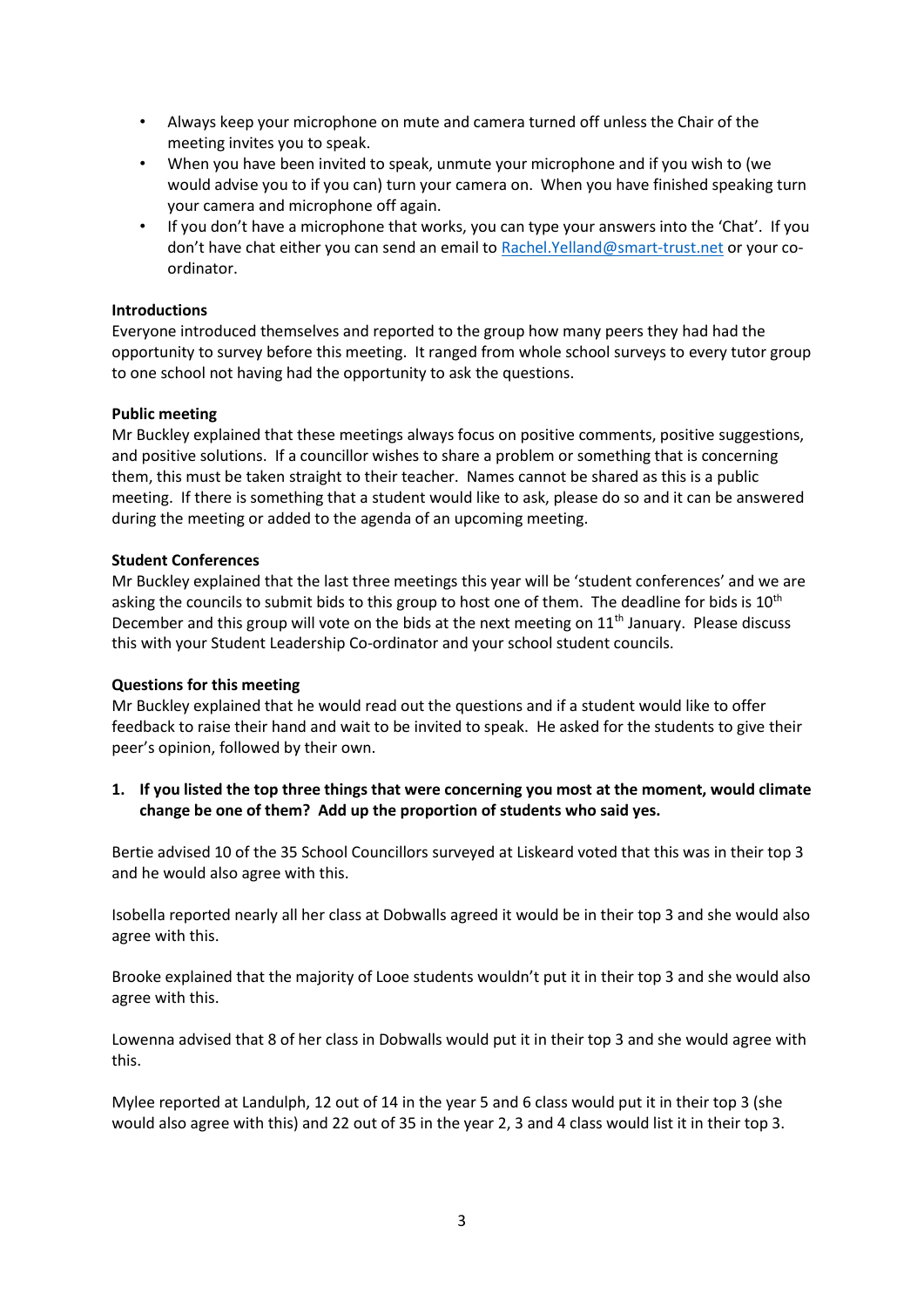Alexia asked her tutor group in Liskeard and the majority voted it would be just out of the top three, however, she would disagree with this.

Mr Saberton and Mrs Gallie advised there were large debates in their respective schools and wanted to explain that though Climate Change is very high on students' agendas, currently, they have other concerns/priorities in the short term such as mocks, grades, gaps in their learning, mental health and Covid.

Summa advised that from the responses collected in Saltash, only 7 listed it in their top 3 from Year 7 compared to 46 in Year 8.

Mr Buckley noted that it will be interesting to discuss the bids in the next meeting to see what students would like to base their conference theme on.

Alexia agreed with the comments made by Mr Saberton and Mrs Gallie.

Mr Buckley also noted that it was interesting pattern that the secondary schools would place it lower than the top three compared to the primary schools.

### **2. Litter and plastic in the environment has been picked up on at COP26. What part could students play in preventing littering? How is this done well in your school?**

Bertie reported that Liskeard's council suggested creating a group of volunteer students to litter pick during breaks in exchange for earning merits and house points. He also advised that they suggested 'reducing plastic from the source', and Liskeard had done this well with school meals where containers are now cardboard.

Jacob at Saltash advised that they believe the school is doing their part, but the students need to take more responsibility in putting their rubbish in the bin. They suggested having a litter monitor in each tutor group to help with this.

Alexia advised that her tutor group picked up on the fact the school didn't have many bins and they would like to have more bins around the site to help with this.

Toby's group at Dobwalls suggested adding lids to the school's bins as sometimes litter blows out of them.

Summa echoed Jacob's previous comments and her group suggested introducing consequences for students caught dropping litter, for example, having to litter pick after school.

Caitlin reported that her group in Looe didn't think there were enough bins in the school and the bins available are in 'odd' areas around the school, making them difficult to locate (especially for students new to the school), resulting in students keeping rubbish in their blazers or putting it where they want.

Lowenna's group at Dobwalls suggested having a litter picking rota for KS3 students.

Isobella's group at Dobwalls suggested doing a daily litter pick around Dobwalls and she would agree with this.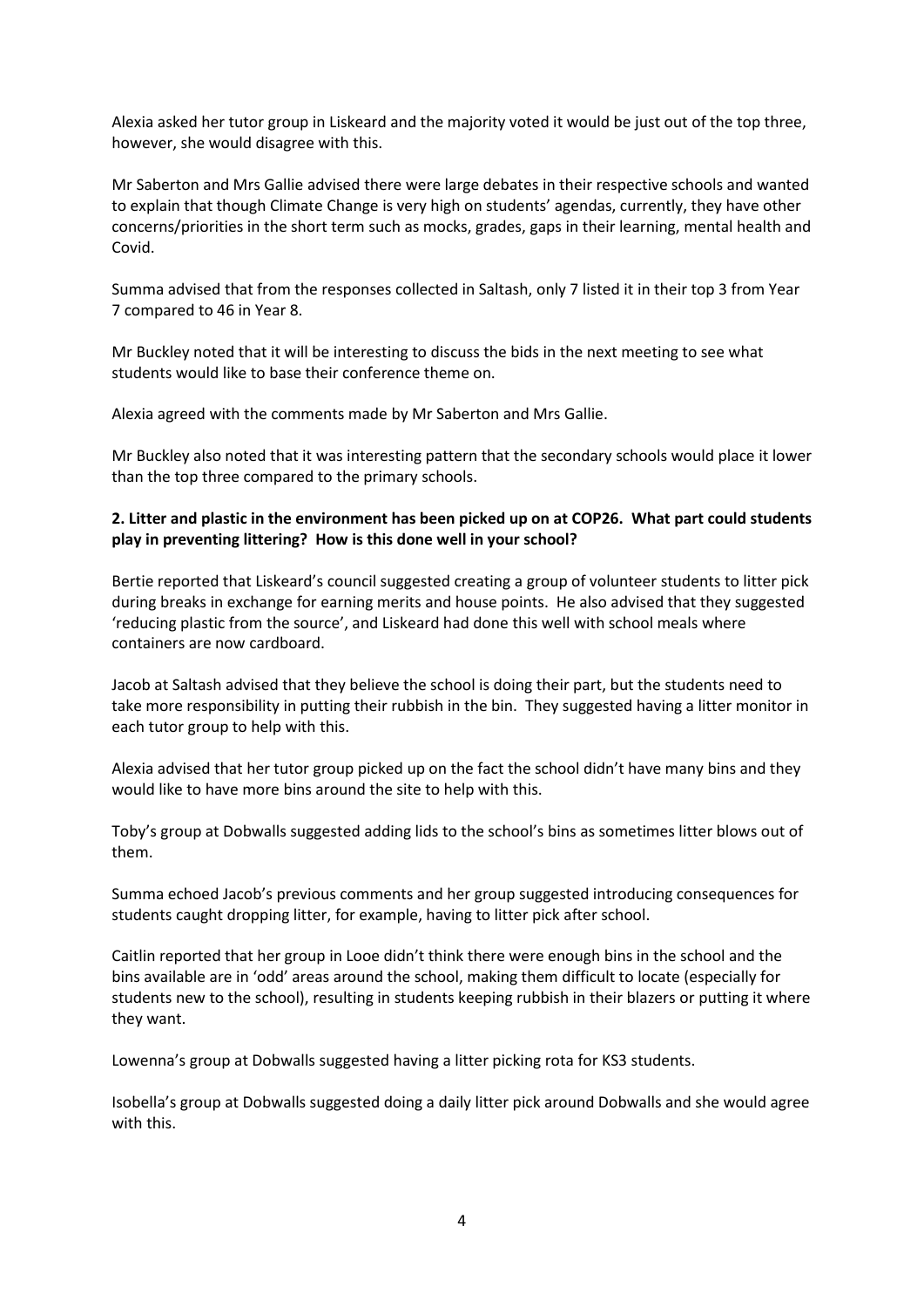Aaron advised that his year proposed a paid litter picking duty for sixth form students, this would then take away the need for teachers to do it. He also believes disposable packaging from the canteen needs to be reduced.

Mr Buckley explained that it was highlighted in COP26 due to people littering in naturally beautiful places where there aren't normally litter bins.

He asked are there any things that happen in your school that would change people's minds/habits about littering outside of school?

Bertie suggested that people need some sort of motive or inspiration to change habits e.g. a celebrity leading a campaign.

Lowenna advised that at Dobwalls, Mr Jones litter picks with students outside of school.

Fleur's class also suggested banning plastic 'snacks' (in lunch boxes), talking about it more regularly so it is on people's minds, have more bins on the school site, students could become bin monitors to keep them clean and tidy and finally, empty the bins more frequently.

Isobella believes that if we start taking action in school, people will start to change their habits outside of school.

# **3. Which is the most important internet safety rule?**

Bertie reported that Liskeard's school council's most important rule was not to share any personal details online.

Isobella agreed with the above and they also believe using the age appropriate guide for games was also important.

Fleur advised that for Landulph (years 2-6) their most important safety rule was to not arrange to meet a stranger.

Summa reported Saltash's most important was the same as Liskeard's.

Lowenna's class advised not to disclose your second name online as this can be used to search for family members on social media.

Aaron added for Saltash keeping social media accounts set to private and ensuring parents can check who is following their child's social media account/s.

Alexia's tutor group voted for keeping passwords and usernames private/use complex passwords so they cannot be guessed.

Mr Buckley thanked everybody for their answers and remarked the question seemed to spark a good debate in all schools but clearly the most popular was to protect personal information.

#### **4. What teaching methods (pre and post pandemic) should be kept for the future?**

Bertie advised Liskeard reported that online learning should be kept as well as learning at home. Home learning as you don't need to worry about forgetting anything and online learning as all the resources are there on the computer. Reading and practical lessons help students understand the information further.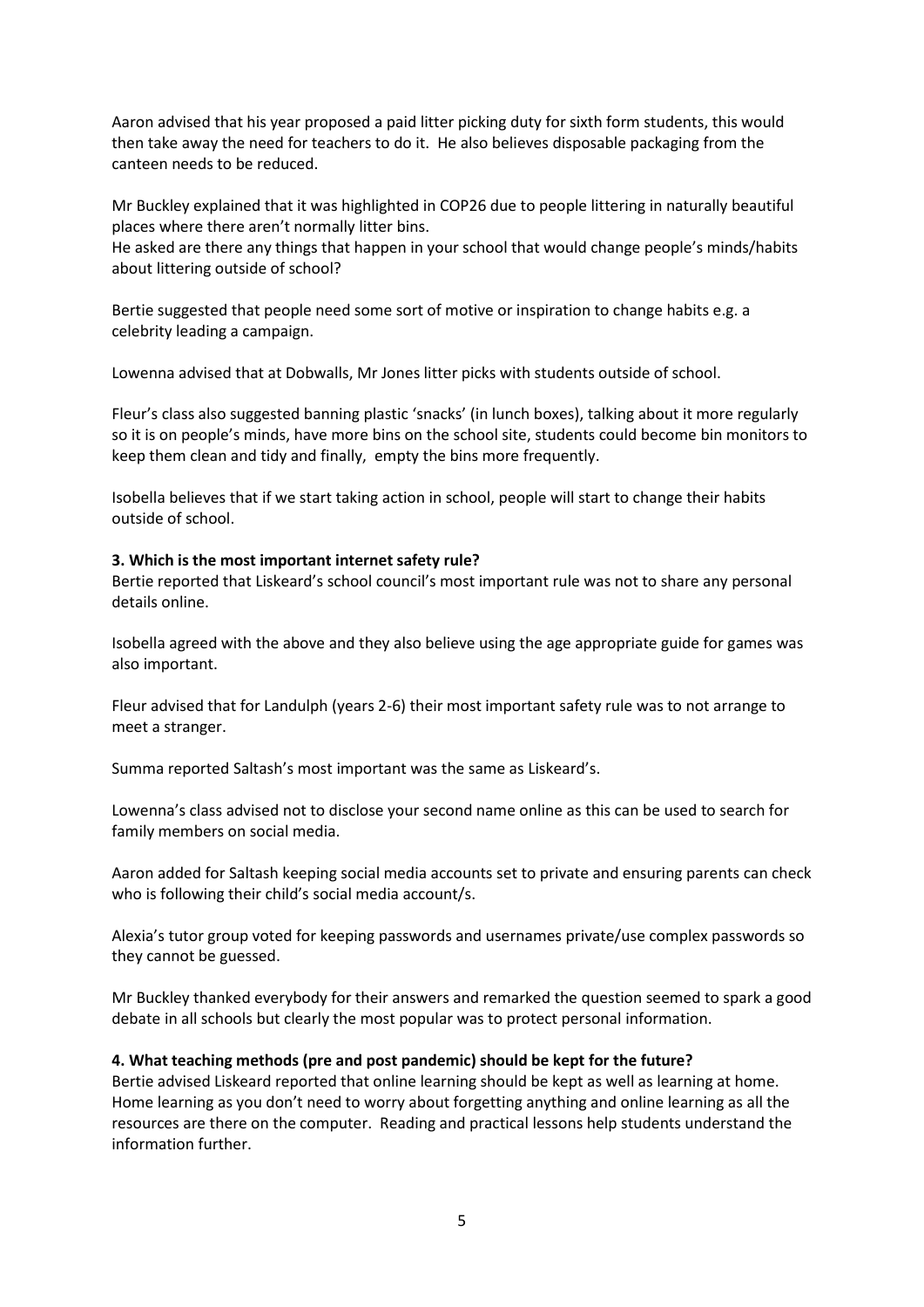Caitlin advised Looe would like to bring back coming to school in PE kits on days where there was PE and/or dance.

Alexia reported her tutor group liked staying in the same rooms for all lessons. They liked it with some lessons, though not all.

Bertie countered that his tutor group don't favour staying in the same classroom and prefer moving around. The classroom environment also matches the learning of the subject.

Summa advised that Saltash would also like to bring back coming to school in PE kits on days where there is a PE lesson as they believe it saves time, meaning they can spend more time doing the lesson. Summa added they would like more practical/interactive learning (post pandemic).

Isobella agreed with Summa's comment above regarding PE lessons.

# **5. What we could do to include all students in activities (such as sports) during break and lunchtimes, so they are not on their own?**

Alexia commented that this has recently been discussed in Liskeard's school council meeting. Students would prefer lunchtime clubs to afterschool clubs as many students already have things to do after school. It was also suggested to advertise these clubs well.

Bertie added that some students find it difficult to get home if they attend an afterschool club and the student council also suggested making the school's 'quad' a communal area for all year groups rather than a single year zone.

Isobella explained that Dobwalls have 'the buddy stop' and students can sit there if they haven't got anyone to play with and then someone can come over and ask them to play. This is new and has been recently implemented.

Fleur explained Landulph school have 'ambassadors' who ensure that no student is left on their own during breaktimes. She explained to apply for this role, students need to write a persuasive letter to their class teacher explaining why they would make a good ambassador. The class then have an election.

Mylee added Landulph have sports leaders who arrange sporting activities for the children.

Summa explained that Saltash would like to see the return of inter-tutor competitions as it's a fun competition and is inclusive.

Aaron also added Saltash would like to bring back activities such as library quizzes. But to do so, breaktimes would need to be aligned across all year groups (they are currently staggered due to Covid).

Brooke advised that Looe would like to see more non-sporting activities and clubs, for example chess club and more inter-house competitions.

**6. Last year, the Everyone's Invited survey in the UK found that there were lots of things that children were uncomfortable about but didn't tell anyone. We would like to create an anonymous reporting tool online, how could we encourage students to use it?**

Alexia advised the student council thought the students would benefit from it as some don't like to ask to speak to a teacher outside the classroom as other students pick up that something may be wrong.